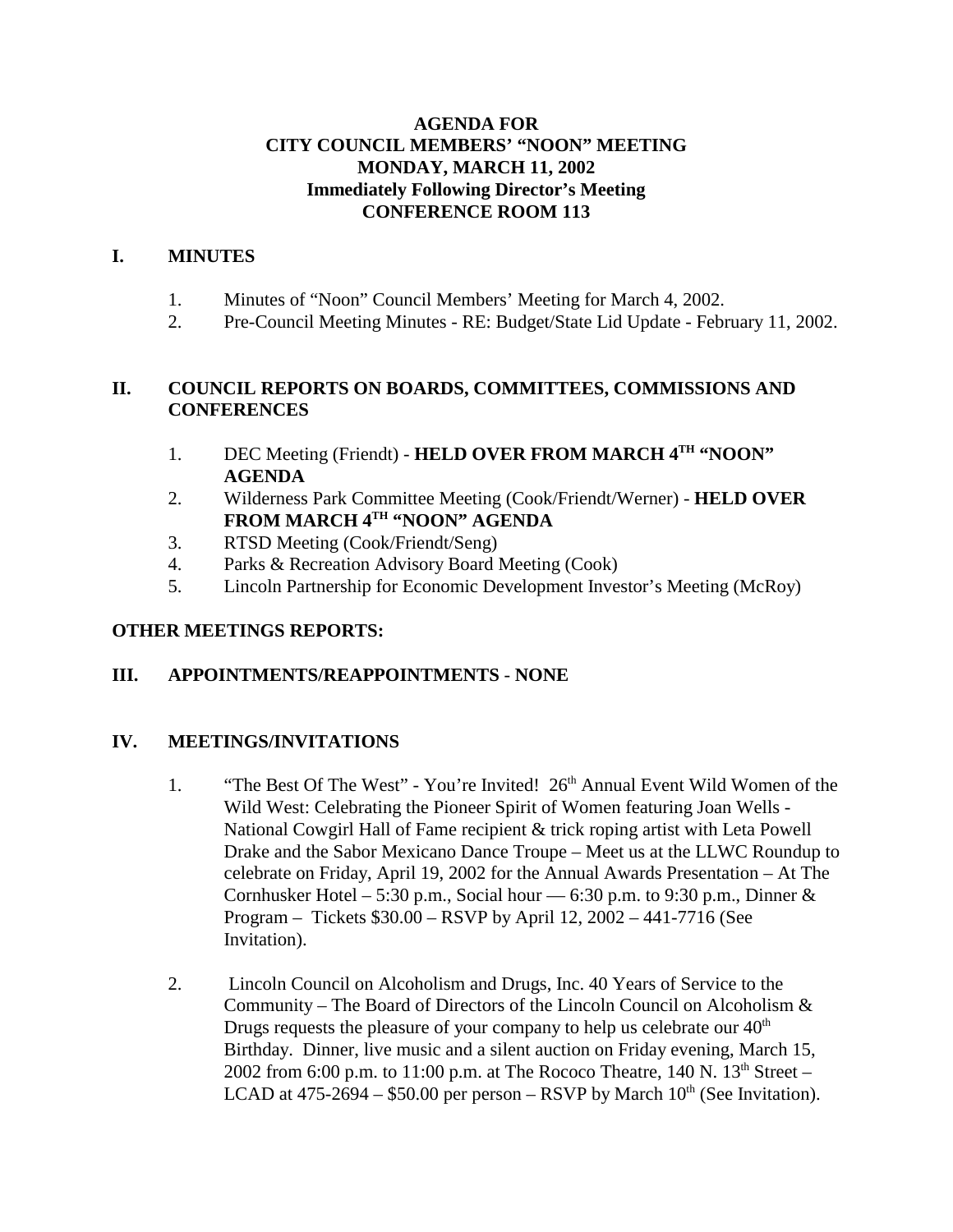- 3. Public Meeting on Proposed Infrastructure Financing Strategy for the City of Lincoln – On Tuesday, March 19, 2002 from 4:30 p.m. to 6:30 p.m. – at Lux Middle School, 7800 High School (See Invitation).
- 4. The University of Nebraska College of Business Administration and Woodmen Accident and Life Company cordially invite you to attend the 23<sup>rd</sup> Annual Address of the E.J. Faulkner Lecture Series presented by Mr. Thomas M. Hoenig, President, Federal Reserve Bank of Kansas City - "Monetary Policy and the Economic Outlook" - On Monday, March 25, 2002 at 11:00 a.m. – At the University of Nebraska Student Union Auditorium,  $13<sup>th</sup>$  & "R" Streets, University of Nebraska-Lincoln – Luncheon following – RSVP by March 20, 2002 (See Invitation).
- 5. You're invited to attend the 2002 Lincoln & Lancaster County Environmental Awards Ceremony on Friday, April 26, 2002 from 11:30 a.m. to 1:00 p.m. – At the Nebraska Center for Continuing Education, 33rd & Holdrege Streets - Luncheon & Awards Presentation –  $$15.00$  per person – RSVP by April 19<sup>th</sup> (See Invitation).

## **V. REQUESTS OF COUNCIL FROM MAYOR** - **NONE**

### **VI. MISCELLANEOUS**

- 1. Discussion on the Council Budget.
- 2. Discussion on the parking and towing in the downtown area.

### **VII. CITY COUNCIL MEMBERS**

### **VIII. ADJOURNMENT**

ca031102/tjg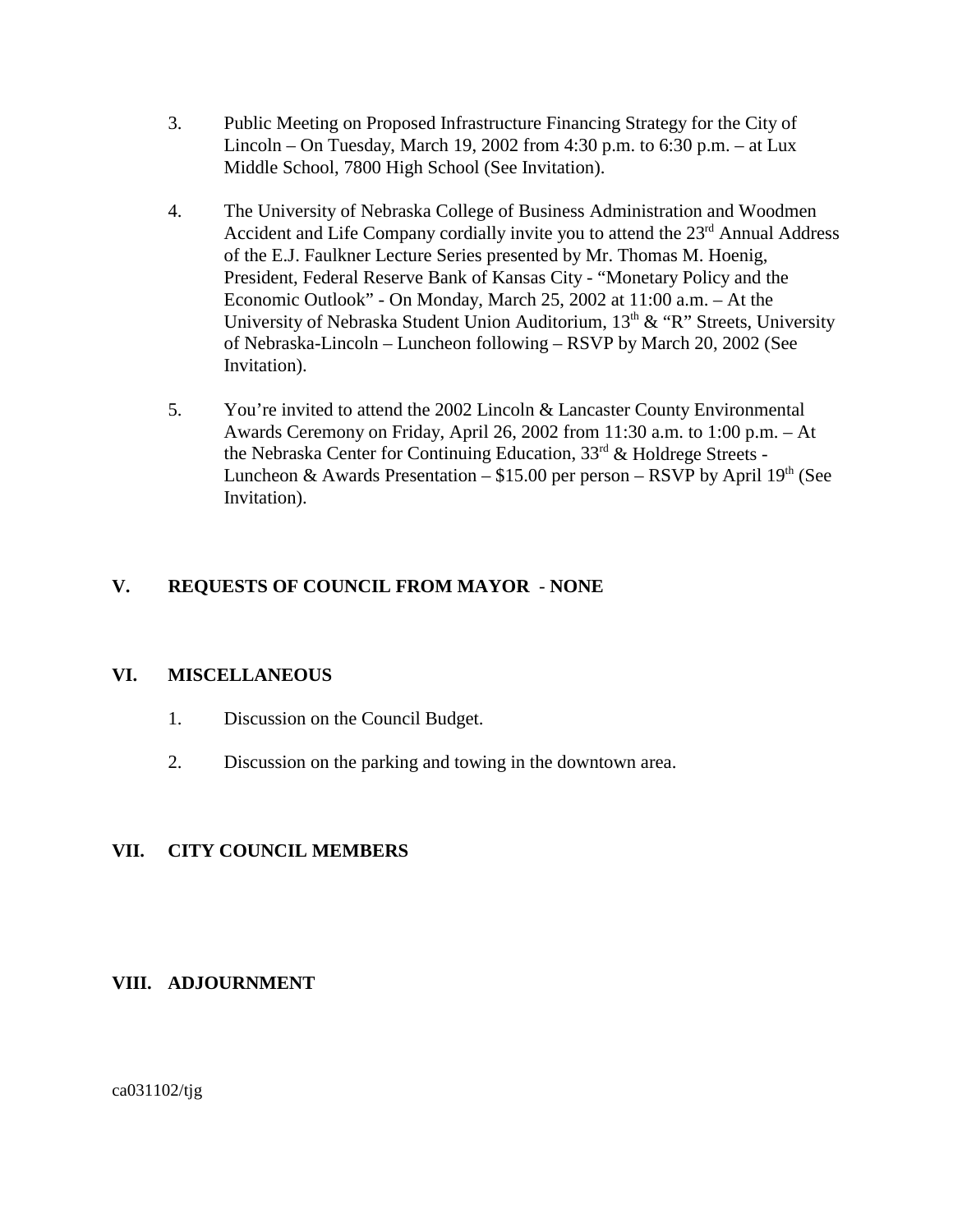# **MINUTES CITY COUNCIL MEMBERS' "NOON" MEETING MONDAY, MARCH 11, 2002** *CONFERENCE ROOM 113*

**Council Members Present:** Annette McRoy, Chair; Jonathan Cook, Vice-Chair; Jon Camp, Glenn Friendt, Coleen Seng, Ken Svoboda, Terry Werner; ABSENT: None

**Others Present:** Mark Bowen, Ann Harrell, Lin Quenzer (Ombudsman), Mayor's Office; Dana Roper, City Attorney; Darrell Podany, Aide to Council Members Friendt, Camp and Svoboda; Joan Ray, Council Secretary; Nate Jenkins, *Lincoln Journal Star* representative.

### **I. MINUTES**

- 1. Minutes of "Noon" Council Members' Meeting for March 4, 2002.
- 2. Pre-Council Meeting Minutes RE: Budget/State Lid Update February 11, 2002.

Vice-Chair Jonathan Cook requested a motion to approve the above-listed minutes. Ken Svoboda moved approval of the minutes as presented. The motion was seconded by Jon Camp and carried unanimously by consensus for approval.

## **II. COUNCIL REPORTS ON BOARDS, COMMITTEES, COMMISSIONS AND CONFERENCES -**

1. DEC (Friendt) - *Held over from March 4th "Noon" Agenda* - Mr. Friendt reported that the group had gone over the year-end financial statements and DEC is slightly ahead of projections; so they created a positive cash flow of about \$300,000 and increased their net worth by about \$50,000. Currently there are no new projects underway. They had been in negotiations with Wesleyan University doing some extensive capital fund raising and changes to buildings on the campus. They were going to create an energy district. Now Wesleyan is pulling back from those negotiations because they've decided to focus on student housing as the place to begin the buildings project.

In terms of operating information for both the City/County and the State Buildings, they ran into a few places where there were momentary outages. It appears that they have a really good system for getting back on line. All positive reports.

Mr. Cook asked why they had the surplus on budget - asking if the natural gas prices had been lower than expected? Mr. Friendt responded that they had bought some gas futures quite a ways out, and they had been able to purchase at a lower rate and had been able to enter into some good contracts previously that allowed them to operate over this past winter at a rate lower than they thought. He felt a part of this was due to the fact that LES is just very experienced in this field and they make it work well.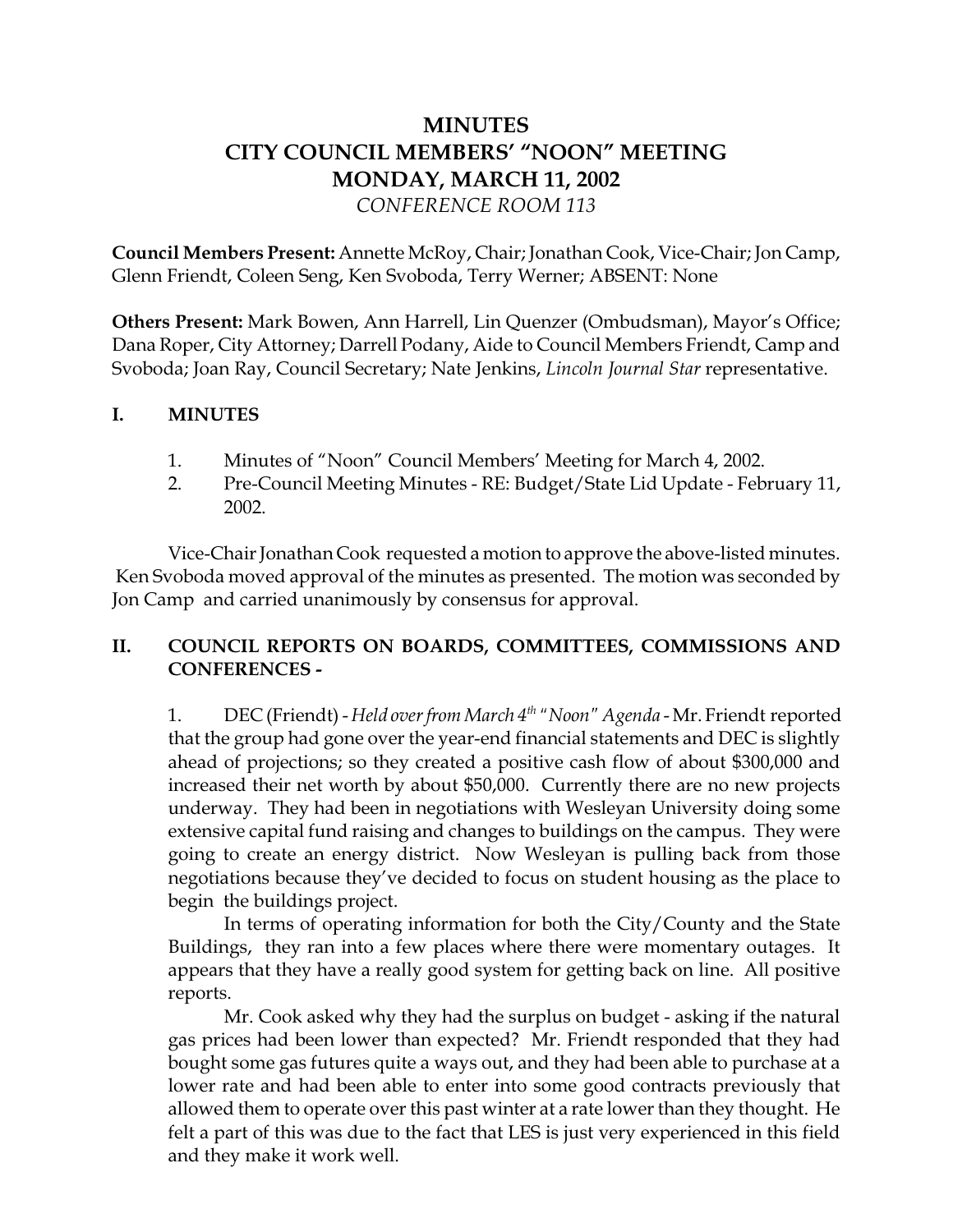2. WILDERNESS PARK COMMITTEE MEETING (Cook/Friendt/Werner) - Held over from March 4<sup>th</sup> "Noon" Agenda - Mr. Friendt reported that there were two key items discussed. There has been a desire to have a management plan for Wilderness Park. The "Friends of Wilderness Park" have taken some steps on a volunteer basis. They have a science committee and have enlisted some really credentialed folks from the University and other places who are interested in this sort of thing, to begin doing inventories of the wildlife at the Park (which would include birds, insects and animals). They've actually plotted out all of the potential wetland areas. But, in terms of trying to get an actual management plan for the Park done on a volunteer basis, they've finally come to the conclusion that that will not happen in this century. So, they have enlisted through Mr. Johnson, the help of two staff from the NRD to help initiate the management plan. Hopefully, within the next year, the idea is that the NRD will commit hours of time from two different individuals who, in between their NRD duties, will help put together a management plan for Wilderness Park.

Mr. Friendt noted that there had been discussion about the wetlands that have been identified and discussion regarding a burn schedule. Mr. Friendt stated that he did not know that these controlled burns had been done before in Wilderness Park. They're planning burns for this Spring and Fall in cooperation with the Southwest District Volunteer Fire Department. They've only done this once before. He noted that, from experience of doing Trail Repair with the Sierra Club after the Los Alamos Fire, you walk through Wilderness and you see that it is a major tinder box. If we ever had a combination of a serious drought, and, God forbid, an intentional fire...it would be absolutely devastating. Most forest management programs now call for either controlled burns to get rid of undergrowth, or for actual cutting up of undergrowth and hauling it out.

They also made a decision to meet on an every two month basis. Meetings had been being scheduled on the basis of `when whomever was available'. Now they've committed to meeting every two months on a regular basis.

They confirmed the acquisition of the track south to Beatrice. The intention is that that will run through Wilderness Park. They hope to get the section that will take it right down to Haymarket Park. That will be a bit of a challenge.

He noted that there was also a rather heated discussion, prompted by the people from the NRD, to consider changing the name of the park. Their contention is that from a public point of view and broader public support, that calling it Wilderness Park is not helpful. First of all, it is not `wilderness' and, secondly, it is not a Park. They maintain that the area was basically set aside as flood water storage in the City's flood control program. Somehow, that doesn't get enough focus when we discuss why we should retain this park and maintain it in an undeveloped state. It is a big insurance policy for the area against a 100 Year Flood. The actual naming was tabled for further discussion. The Council Members had some brief discussion and name suggestions were offered, but no serious conclusion was reached.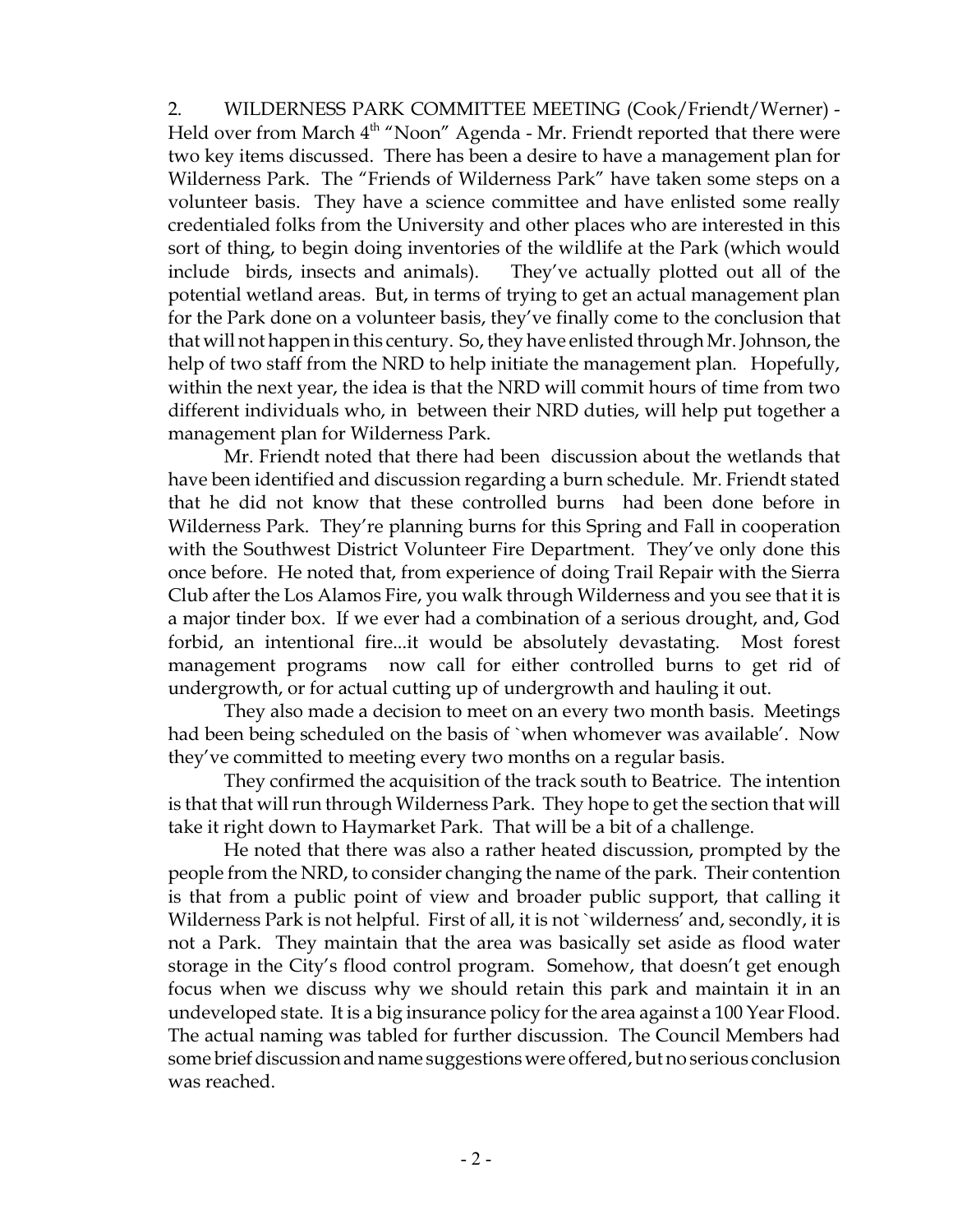3. RTSD (Cook/Friendt/Seng) Ms. Seng reported that there were three agreements passed that dealt with 3<sup>rd</sup> and "A" Streets. One, of course, was that the City takes care of it after it's constructed; this is the way all RTSDs projects happen. Another was an agreement with Burlington Northern; another was with the Nebraska Department of Roads. Those were all related to  $3<sup>rd</sup>$  and "A" Streets.

Then, there were two County Agreements that we were fortunate enough to vote on. One was for an over-pass at Firth; the other was an over-pass at South  $68<sup>th</sup>$ and Hickman.

Mr. Friendt asked about  $27<sup>th</sup>$  and Highway 2? Mr. Cook answered that there had been discussion on that issue.

Ms. Seng noted they had discussed the 2002-03 Budget, so we'll see more of that issue. Then we got caught up in a controversy. The first motion was on doing a little more to help ADM out Northeast, because they need to be doing something with their tracking job there. They need a little more room. Ms. Seng noted that the motion passed. Ms. McRoy asked if the City would be helping them? Ms. Seng stated that they would have RTSD's Roger Figard go out to help them. Mr. Friendt asked if money had been committed yet? Ms. Seng indicated that there had been no money committed. Mr. Cook explained that they were just working on how an over-pass at 70<sup>th</sup> and Cornhusker and that traffic flow would all interact with ADMs set-up; and what impact on the train handling for their operations might be with such an over-pass.

Ms. Seng continued, noting that the other issue on which the County folks were split, was the road and crossing out by Kawasaki. She noted that Mr. Workman and Mr. Hudkins did not agree on the issue, so there was a split vote on approval, 4-1.

Ms. Seng reported that the Budget was discussed. Also an over-pass structure along Highway 2, especially at  $14<sup>th</sup>$  Street. The train schedule was discussed. The railroads have agreed not to run trains during the rush-hour traffic times between 7:00 - 9:00 a.m. and 4:00-6:00 p.m. They say there are only six to eight trains per week through the area, which doesn't seem accurate. Mr. Friendt stated that he would like to have the figures notarized; he felt that wasn't an accurate figure. Mr. Cook stated that the question was `could the RTSD participate in funding an over-pass should one ever be built at  $14<sup>th</sup>$  and Highway 2'. Mr. Figard had said that they would participate, but would only pay a portion because the railroad issue is not great there...other issues would be the main drive behind such a project. Ms. Seng noted that it is very difficult to work out a schedule.

4. PARKS & RECREATION ADVISORY BOARD (Cook) Mr. Cook reported that the pools fees increase was discussed. The Board voted to NOT increase pool fees next year because we're cutting back pool operating hours. Mr. Werner asked if it was an either/or situation? Mr Cook responded that the biggest money savings was from cutting back the hours and closing some of the pools earlier. It was felt that adding a fee increase on to that would a double whammy and would look really bad. The fee increase didn't bring in that much more money by comparison.

The Stranski Park update: The Park is at about  $17<sup>th</sup>$  & Harrison. They're going to put a water feature in, but it may require the removal of more trees than we had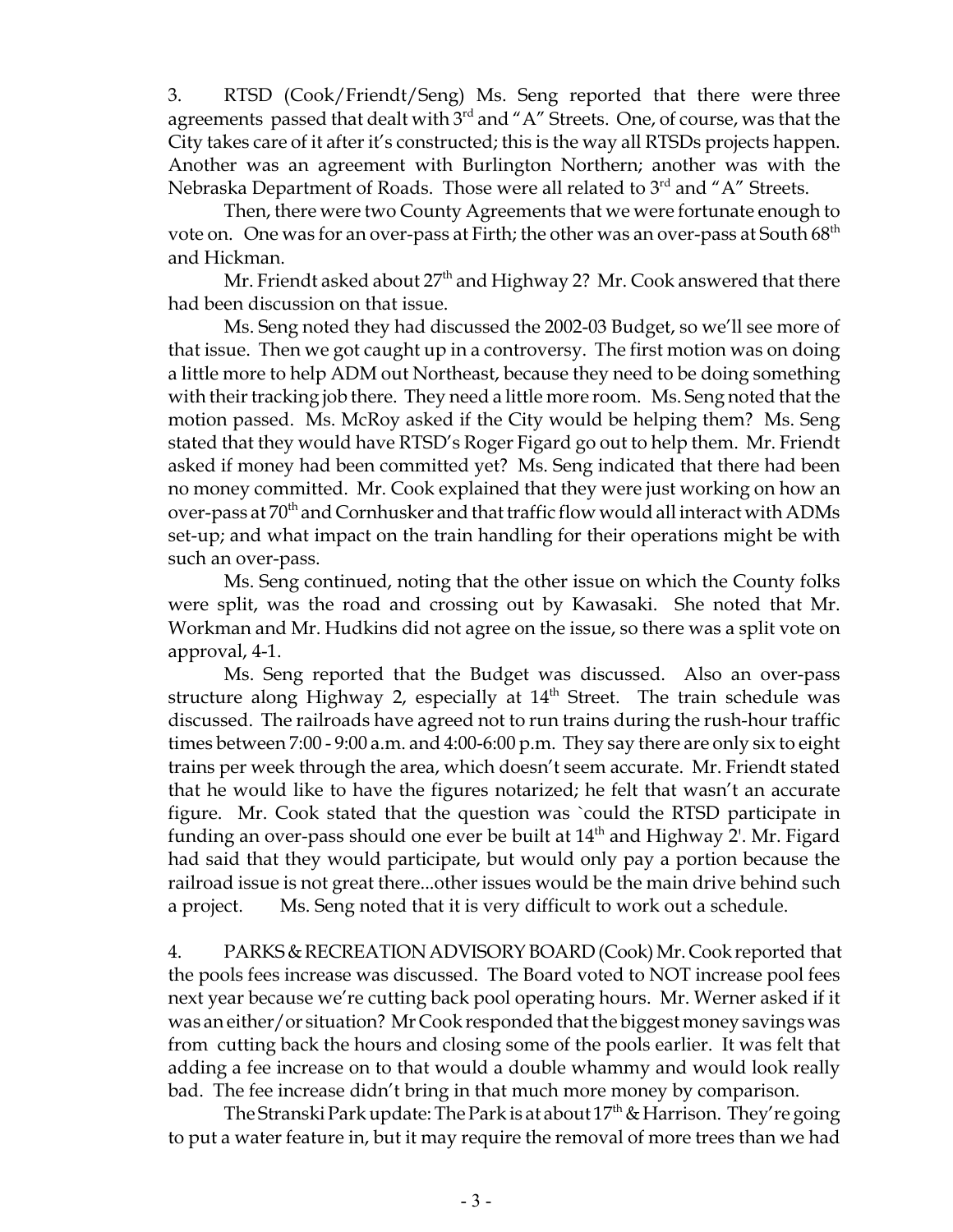originally envisioned. Not all those trees are necessarily in great shape, but there might be some controversy to watch out for. Mr. Friendt asked what a water feature was? Mr. Cook indicated that he had not seen the plan, and was not sure. He noted that they'll be having a meeting soon about that. Mr. Svoboda offered that it was similar to a waterfall. Ms. Harrell indicated that it is like a tumbling waterway downhill, over rocks. Ms. Harrell noted it is meant to be a visual amenity and not a toy, or an entertainment addition.

Mr. Cook noted that the Park meeting would be held on Thursday March  $14<sup>th</sup>$ at 6:30 p.m. at the Irving Rec Center. They will be providing updates to the neighborhood. He noted that would be his chance to see the `water feature.'

Mr. Friendt asked if this was a City CIP project? Mr. Svoboda answered that it was being done with private donations. Mr. Cook added that Ms. Stranski had made a large donation to the Parks Department for the installation of this feature, noting that she likes water features.

Mr. Bowen interjected that Ms. Stranski had also donated the money for the Elk statue at Pioneers Park this last year. He noted that Ms. Stranski was doing this park to honor the name of her husband.

Ms. Seng added, once again, that she felt fountains should be incorporated into landscape schemes throughout the City.

Mr. Cook continued his report, stating that the next item of discussion at the meeting had been the future park property at West Van Dorn and Coddington. He noted that the Bison Trail as it runs from Van Dorn over to the entrance to Pioneers Park is where the park land would lie. It would be in that area...on either side of the trail. It's State property now and we were told it was zoned AG. The current assessment is about a quarter of a million dollars. The Public Works Department needs a pumping station and they thought this atea would be good land for that. The Parks Department wants to buy it now, even if we're not going to be able to develop it right away. It's a very good spot along the trail and in the Capitol View Corridor. That money is coming from the Talent+ sale, amazingly enough. Mr. Cook noted that he had thought that money was all used, but, no....that money seems to move around a lot. The Antelope Valley expenditure of that money has been taken away and something else is substituting for that and Talent+ money is going for this. So, the Board made a motion that we approve that purchase at that assessed value. We don't necessarily approve at a higher price, but this is \$5,000 per acre.

Mr. Cook felt that this will be a nice place. They're hoping they can do some more active recreation at that spot, because they don't want to do that in Pioneers Park because that's not appropriate. So, near Pioneers Park along that trail...doing something there.

The impact fees were discussed. The issue of Neighborhood vs. Community Parks were discussed. The current plan talks about just financing Neighborhoods Parks. The numbers we were given were \$313 for Parks & Trails...per equivalent dwelling unit. They had to lower that from an earlier number because they were told that any amount received in grants, Federal or otherwise, they can't be charging developers for. This grant money is hardly a sure thing and so it seemed to Mr.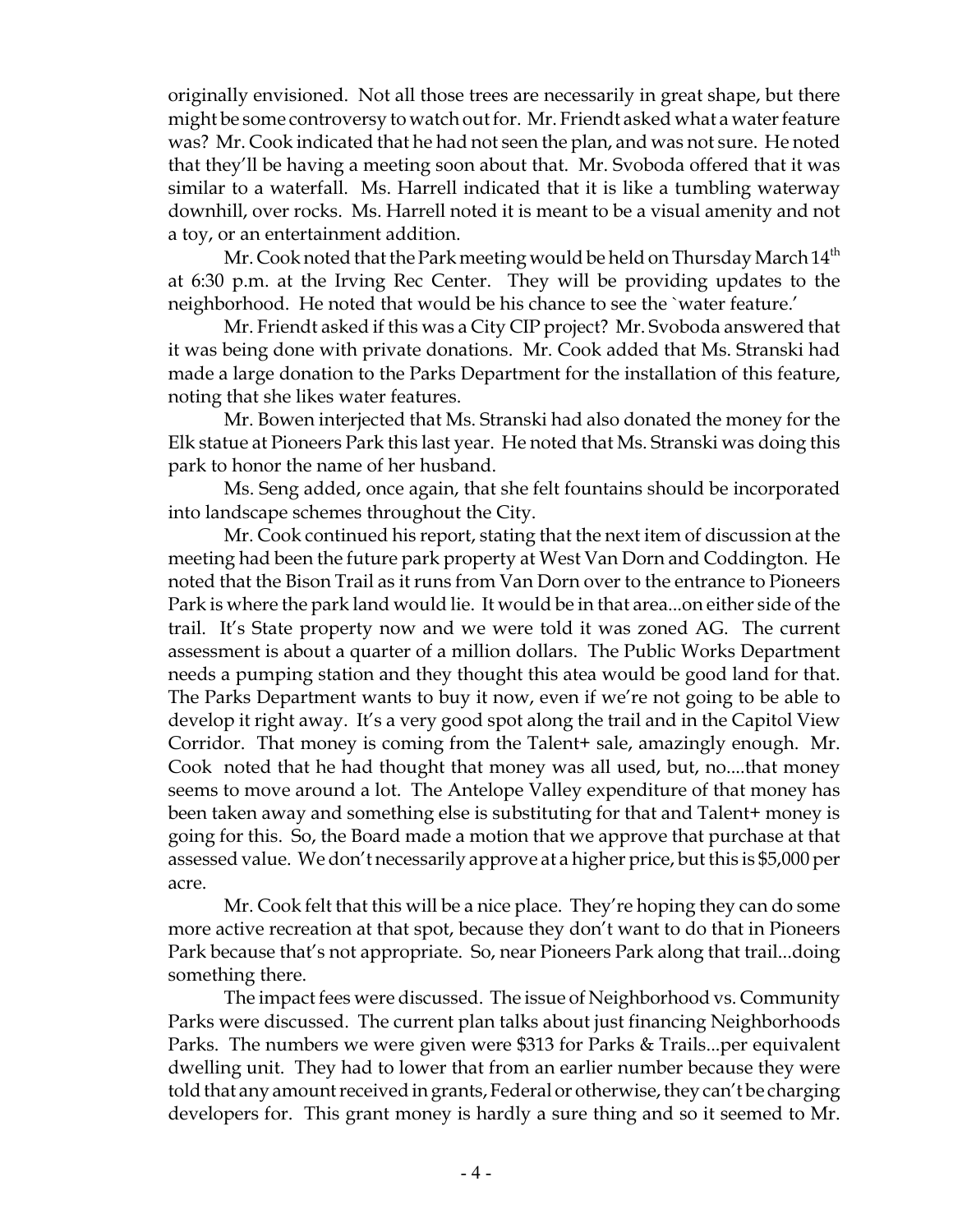Cook that it is a mistake to be cutting back so early in this process. But, that's where they are. It's for Parks Acquisition Development and Trail Development. (Not Trail Acquisition, but Development. They think the easements for the trails can be acquired a different way - by getting them from the developers at the time of the plats, just as they do streets.) That will raise about a half-million dollars a year.

Separate from that is the Community Park issue. The other is just for Neighborhood Parks - the park that is one for each square mile. Mr. Camp suggested that a cost break-down per square lot would be helpful for Council. Mr. Werner asked how the land was purchased. Mr. Cook answered that the land was purchased after it was re-zoned, which increased its value. Therefore, the new value is expected to be what we've been paying - \$130,000-\$150,000 an acre. He continued with pricing information, noting that the amounts are less when grants are involved, including trail grants. There is no funding for easements because that's being handled separately.

Mr. Friendt asked when the park land would be designated and sectioned. Mr. Cook said that was a difficult thing. If a part of a square mile fills out and the rest doesn't for years...what shall we do? Should we build the park; how should we use this money? Rather than being restricted to using the money collected in a square mile on that square mile, we were talking about doing it on a quadrant basis. Any money collected in a quadrant could be spent on any neighborhood park in that quadrant. At this last meeting, they were talking about even more flexibility by dividing it North and South, but someone suggested that might re-kindle the whole North/South thing.

Mr. Werner asked then if a section might not have a park? Mr. Cook answered that each section would have a park, with flexibility on the timing and location. Council discussion continued with concerns expressed that some neighborhoods might be over-looked in such a program.

Mr. Cook explained the three categories of Parks: Neighborhood, Community and Regional Parks. Regional Parks should be paid for by the community at large. Mr. Camp asked for a list from the Parks Department showing the parks in their categories throughout Lincoln. Mr. Cook stated that there would be more discussion in committee on the Futures Committee of the Parks Board on funding under bonding. Currently the proposal doesn't include any developer financing of Community Parks at all. Mr. Werner stated that he thought the committee should look into how the land is acquired, because he would hate to see the City pay \$150,000 for land that is just a drainage ditch. Mr. Friendt stated that in that light, he would rather have the land sited, take it when it's a donation of land from the developer. Then have a way to compensate as other development happens. Mr. Cook stated that land-banking had even been suggested.

Ms. Seng reminded Council that in the older neighborhoods, the park land had been donated by the business community and by individuals. Mr. Friendt noted that he would like to see what the park usage is city-wide. Mr. Werner noted that aesthetics are an important part of the park experience. Council felt the small European-style parks maintained by individuals and neighborhoods were possibilities consideration as well.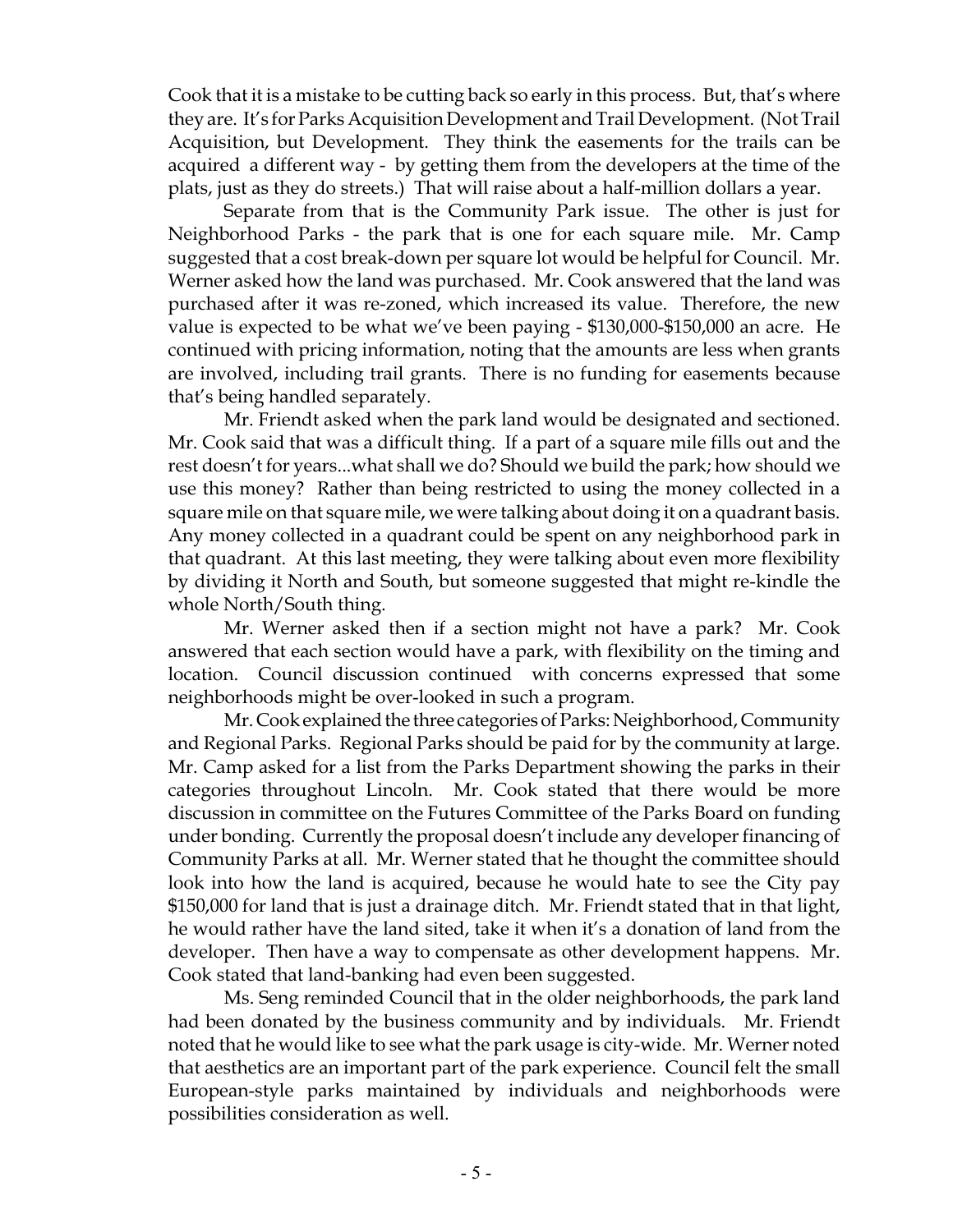Mr. Cook finished his report, noting that the mission statement was amended to add a broader scope. There was a budget presentation with CIP summary, including renovation projects also including a Lincoln in-door ice arena in 2002-03.

5. LINCOLN PARTNERSHIP FOR ECONOMIC DEVELOPMENT INVESTOR'S MEETING (McRoy) Ms. McRoy reported that they had met last Tuesday morning. They had gone through their committee reports. They're working on a Business Development Council; the New Ambassador Program where a business traveller from Lincoln would take packets about the City of Lincoln and leave them with the client or with whomever the traveler would be meeting. That's what they would encourage business travelers to do - especially those who travel a great deal. They discussed Marketing Strategy 2002, defining the `business friendly community'. They had discussed entrepreneurial and technological resources and a marketing strategy to have those resources brought to public attention. The work force was discussed including concerns about the ethics and the labor rates.

Ms. McRoy reported that we also reviewed several projects being worked on: ADM/RTSD joint project; the AFLAC project; a phone center with \$12.00 per hour jobs. That is still under negotiations. They're working with the State to get retraining dollars for Goodyear's displaced workers. Urban Development is looking at a tech district. A Manufacturer's program is being developed which includes a letter under the signatures of the Mayor and Paul McCue offering assistance to manufacturer's before it's too late. This is a program working closer with the Nebraska Manufacturer's Entrepreneurial Program group who will be holding a conference in April.

Ms. McRoy mentioned several other programs underway that would be directed at manufacturing industries in the Lincoln area. She reported that small businesses had also been discussed.

Mr. Werner asked that another LPED Pre-Council be set up. Ms. McRoy stated that she would like to have some direction for them regarding another presentation and requested Council members to submit some specific concerns to give to the LPED representatives in order to give them some direction for their presentation.

Ms. Lin Quenzer, Mayor's Office came forward and presented information on a claim against the City which would be considered at the Formal Meeting this date. She gave specifics of the claim and Mr. Roper explained why the original claim had been denied. Council agreed that the extenuating circumstances outlined by Ms. Quenzer would warrant payment and agreed to approve the claim at the Council Meeting today with direction to the Law Department to prepare a suitable release and waiver of all liability - which action should settle the matter satisfactorily for everyone.

#### OTHER MEETING REPORTS - None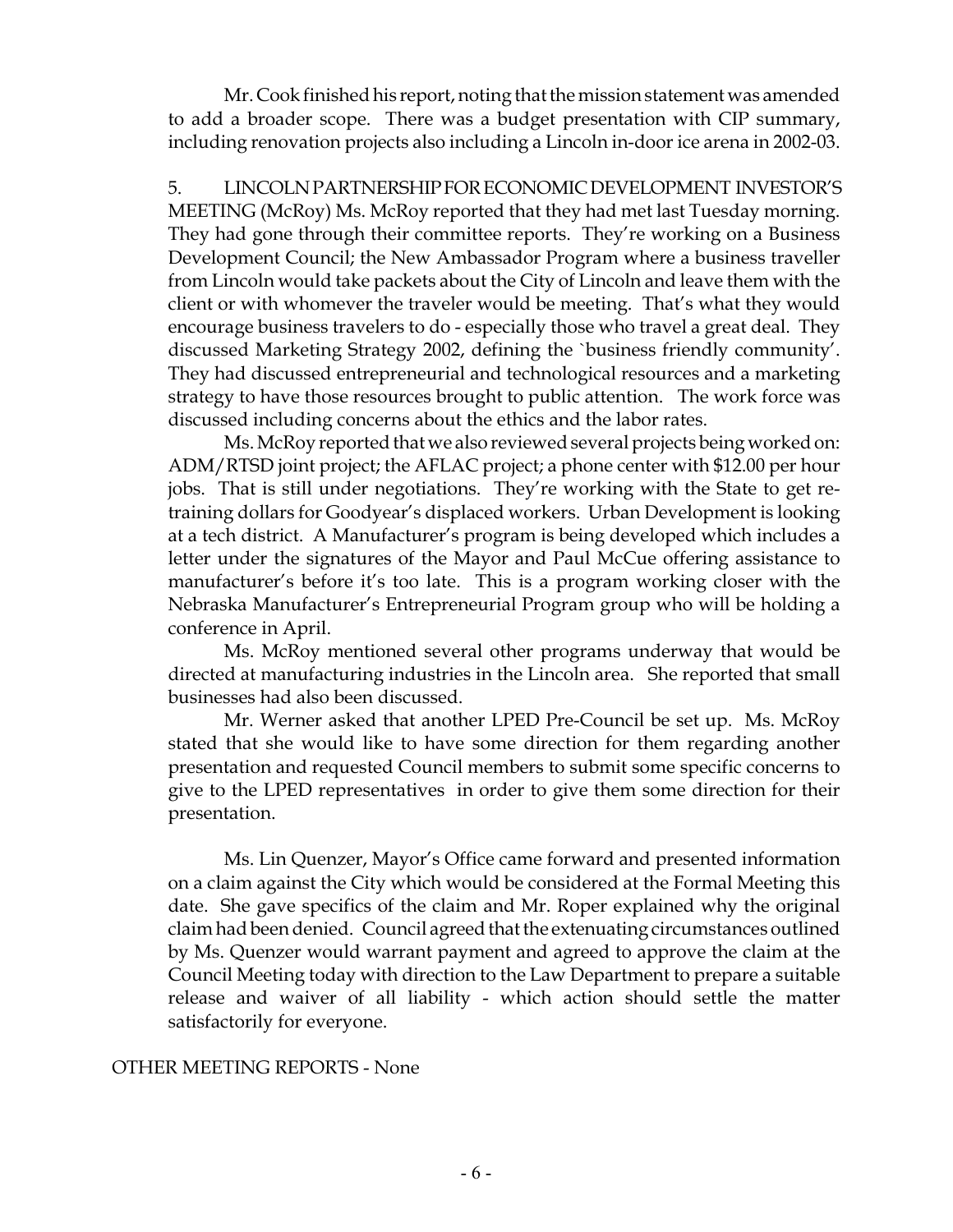- **III. APPOINTMENTS/REAPPOINTMENTS** Noted Without Significant Comment (having only a brief discussion regarding the nominating process with the observation that people have, within the last few weeks, been submitting verifiable credentials with their applications)
- **IV. MEETINGS/INVITATIONS**  Noted Without Significant Comment, except to note that Ms. McRoy had requested Mr. Friendt to set in on the Economic Summit meeting (#2 Below) in her absence. She had requested that Mr. Friendt attend because she believed him to be an economic moderate who would listen to all sides and whose business experience she greatly respected. It was noted that any Council Members who wished to attend would be welcome.

## ADDENDUM:

- 1. Discussion of availability of Lincoln Air Force Base Sites
- 2. Invitation to Economic Summit w/Mayors Wesely and Fahey

## **V. REQUESTS OF COUNCIL FROM MAYOR** - None

## **VI. MISCELLANEOUS**

- 1. Discussion on the Council Budget. *Carry Over to 03-18-02 "Noon" Meeting.*
- 2. Discussion on the parking and towing in the downtown area. *No Discussion. Subject removed from "Noon" Agenda.*

## **VII. COUNCIL MEMBERS**

**JON CAMP** - No Further Comments

**JONATHAN COOK** - No Further Comments

**GLENN FRIENDT** - No Further Comments

**ANNETTE McROY** - No Further Comments

**COLEEN SENG** - No Further Comments

**KEN SVOBODA** - Mr. Svoboda asked Mr. Roper if Council's Discretionary Funds could be used to cover the cost of community functions to which they'd been invited in their capacity as City Council Members. Mr. Roper indicated that the funds could probably not be used for that purpose.